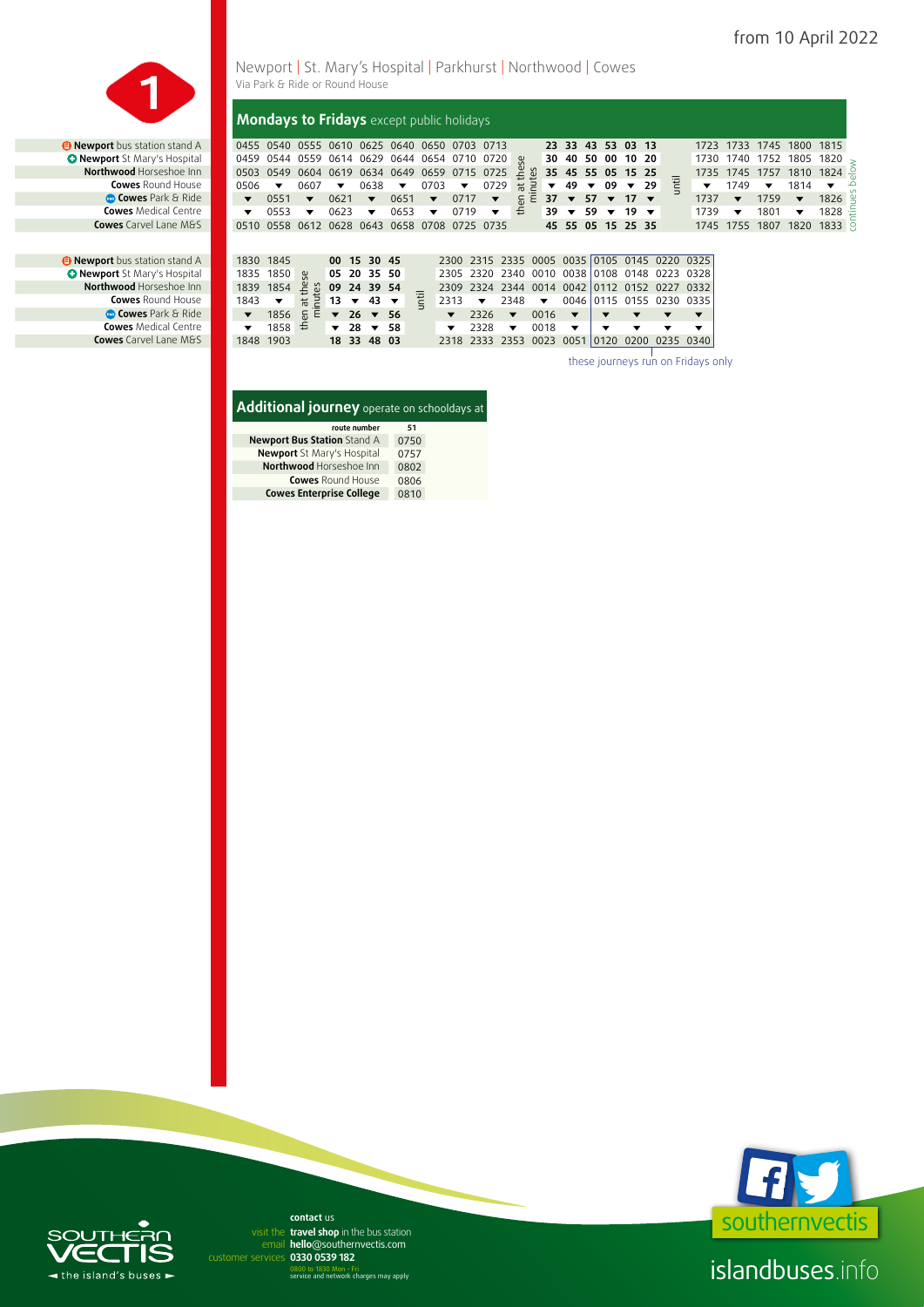

*D* Newport bus station stand A *<u> O Newport Stations</u>* Stations and A **Northwood** Horseshoe Inn **Cowes** Round House **Cowes** Park & Ride **Cowes** Medical Centre **Cowes** Carvel Lane M&S

*Newport bus station stand A O* Newport St Mary's Hospital **Northwood** Horseshoe Inn **Cowes** Round House **COWES** Park & Ride **Cowes** Medical Centre **Cowes** Carvel Lane M&S

> *B* Newport bus station stand A *<u>O Newport St Mary's Hospital</u>* **Northwood Horseshoe Inn Cowes** Round House **<sup>8</sup> Cowes** Park & Ride **Cowes** Medical Centre **Cowes** Carvel Lane M&S

> *Newport bus station stand A O* Newport St Mary's Hospital **Northwood** Horseshoe Inn **Cowes** Round House **Cowes** Park & Ride **Cowes** Medical Centre **Cowes** Carvel Lane M&S

Newport | St. Mary's Hospital | Parkhurst | Northwood | Cowes Via Park & Ride or Round House

| <b>Saturdays</b>         |                         |                                                   |                         |                        |                          |                          |                      |                          |                                              |                          |               |                              |                                 |              |      |                          |      |                         |                |                          |      |         |
|--------------------------|-------------------------|---------------------------------------------------|-------------------------|------------------------|--------------------------|--------------------------|----------------------|--------------------------|----------------------------------------------|--------------------------|---------------|------------------------------|---------------------------------|--------------|------|--------------------------|------|-------------------------|----------------|--------------------------|------|---------|
|                          |                         | 0540 0555 0610 0625 0640 0655 0710 0725 0740 0753 |                         |                        |                          |                          |                      |                          |                                              |                          |               |                              | 03 13 23 33 43 53               |              |      |                          |      |                         |                | 1723 1733 1745 1800 1815 |      |         |
|                          |                         | 0544 0559 0614 0629 0644 0659 0714 0729 0745 0800 |                         |                        |                          |                          |                      |                          |                                              | ္တမ                      |               |                              | 10 20 30 40 50 00               |              |      |                          |      |                         | 1730 1740 1752 | 1805                     | 1820 |         |
| 0549                     |                         | 0604 0619 0634 0649 0704 0719 0734 0750           |                         |                        |                          |                          |                      |                          | 0805                                         |                          | es            |                              | 15 25 35 45 55 05               |              |      |                          |      | 1735 1745 1757          |                | 1810                     | 1824 | elow    |
|                          | 0607                    | $\overline{\phantom{a}}$                          | 0638                    | ▼                      | 0708                     | $\overline{\phantom{a}}$ | 0738                 | $\overline{\phantom{a}}$ | 0809                                         | $\overline{a}$           | $\frac{1}{2}$ | $\mathbf{v}$ 29 $\mathbf{v}$ | 49                              | $\sqrt{0.9}$ |      | Έ                        | ▼    | 1749                    | ▼              | 1814                     | ▼    | Ō       |
| 0551                     | $\overline{\mathbf{v}}$ | 0621                                              | $\overline{\mathbf{v}}$ | 0651                   | $\overline{\phantom{a}}$ | 0721                     | $\blacktriangledown$ | 0752                     | $\overline{\mathbf{v}}$                      | 5                        | Έ             |                              | $17 \times 37 \times 57 \times$ |              |      |                          | 1737 | $\overline{\mathbf{v}}$ | 1759           | $\overline{\mathbf{v}}$  | 1826 | ntinues |
| 0553                     | ▼                       | 0623                                              | ▼                       | 0653                   | $\overline{\mathbf{v}}$  | 0723                     | ▼                    | 0754                     | $\overline{\mathbf{v}}$                      | €                        |               |                              | $19 \times 39 \times 59 \times$ |              |      |                          | 1739 | ▼                       | 1801           | ▼                        | 1828 |         |
|                          |                         | 0558 0612 0628 0643 0658 0713 0728 0743           |                         |                        |                          |                          |                      |                          | 0759 0815                                    |                          |               |                              | 25 35 45 55 05 15               |              |      |                          |      | 1745 1755               | 1807           | 1820                     | 1833 | -ē      |
| 1830 1845                |                         |                                                   |                         | 00 15 30 45            |                          |                          |                      |                          | 2300 2315 2335 0005 0035 0105 0145 0220 0325 |                          |               |                              |                                 |              |      |                          |      |                         |                |                          |      |         |
|                          |                         |                                                   |                         |                        |                          |                          |                      |                          |                                              |                          |               |                              |                                 |              |      |                          |      |                         |                |                          |      |         |
| 1835 1850                |                         | Se                                                |                         | 05 20 35 50            |                          |                          |                      |                          | 2305 2320 2340 0010 0038 0108 0148 0223 0328 |                          |               |                              |                                 |              |      |                          |      |                         |                |                          |      |         |
| 1839 1854                |                         | te s                                              |                         | 09 24 39 54            |                          |                          |                      |                          | 2309 2324 2344 0014 0042 0112 0152 0227      |                          |               |                              |                                 |              |      | 0332                     |      |                         |                |                          |      |         |
| 1843                     | ▼                       | $\frac{1}{6}$ $\frac{1}{6}$                       | 13 $\blacktriangledown$ | 43                     | ▼                        | <b>Iii</b>               | 2313                 | $\overline{\phantom{a}}$ | 2348                                         | $\overline{\phantom{a}}$ |               |                              |                                 |              |      | 0046 0115 0155 0230 0335 |      |                         |                |                          |      |         |
| $\overline{\phantom{a}}$ | 1856                    | $rac{1}{2}$                                       |                         | $\sqrt{26}$ $\sqrt{2}$ | 56                       |                          | $\blacktriangledown$ | 2326                     | $\overline{\mathbf{v}}$                      | 0016                     | ▼             | ▼                            |                                 |              |      | ▼                        |      |                         |                |                          |      |         |
|                          | 1858                    | €                                                 | $\sqrt{28}$             | ▼                      | 58                       |                          | ▼                    | 2328                     | $\overline{\phantom{a}}$                     | 0018                     | ▼             | ▼                            | ▼                               |              | ▼    | ▼                        |      |                         |                |                          |      |         |
| 1848 1903                |                         |                                                   |                         | 18 33 48               | 03                       |                          |                      |                          | 2318 2333 2353 0023                          |                          | 0051          | 0120                         | 0200                            |              | 0235 | 0340                     |      |                         |                |                          |      |         |
|                          |                         |                                                   |                         |                        |                          |                          |                      |                          |                                              |                          |               |                              |                                 |              |      |                          |      |                         |                |                          |      |         |

#### **Sundays** and public holidays

|  |                                                |                             | 0620 0647 0715 0745 0815 0845 00 15 30 45                                                   |  |  |  |                                 |  |  |                                                     | 1715 1730 1745 1800 1815 1830 1845 1900 1915 1930                                                                                 |  |
|--|------------------------------------------------|-----------------------------|---------------------------------------------------------------------------------------------|--|--|--|---------------------------------|--|--|-----------------------------------------------------|-----------------------------------------------------------------------------------------------------------------------------------|--|
|  |                                                |                             | 0625 0651 0720 0750 0820 0850 <b>g 05 20 35 50</b>                                          |  |  |  |                                 |  |  |                                                     | 1720 1735 1750 1805 1820 1835 1850 1905 1920 1935                                                                                 |  |
|  |                                                |                             | 0629 0656 0725 0755 0825 0855 $\frac{6}{5}$ \$ 10 25 40 55                                  |  |  |  |                                 |  |  |                                                     | 1725 1740 1754 1809 1824 1839 1854 1909 1924 1939                                                                                 |  |
|  |                                                |                             | 0633 $\sqrt{ }$ 0729 $\sqrt{ }$ 0829 $\sqrt{ }$ $\frac{1}{6}$ 2 14 $\sqrt{ }$ 44 $\sqrt{ }$ |  |  |  |                                 |  |  |                                                     | $\bullet$ 1744 $\bullet$ 1813 $\bullet$ 1843 $\bullet$ 1913 $\bullet$ 1943                                                        |  |
|  |                                                |                             | ▼ 0658 ▼ 0757 ▼ 0857 $\frac{1}{6}$ $\frac{1}{6}$ ▼ 27 ▼ 57                                  |  |  |  |                                 |  |  |                                                     | 1727 $\blacktriangledown$ 1756 $\blacktriangledown$ 1826 $\blacktriangledown$ 1856 $\blacktriangledown$ 1926 $\blacktriangledown$ |  |
|  | $\blacktriangledown$ 0700 $\blacktriangledown$ | $0758$ $\blacktriangledown$ | $0858 \div 28 \times 58$                                                                    |  |  |  | $1728$ $\bullet$ 1757 $\bullet$ |  |  | 1828 $\blacktriangledown$ 1858 $\blacktriangledown$ | 1928 $\blacktriangledown$                                                                                                         |  |
|  |                                                |                             | 0639 0705 0735 0805 0835 0905 20 35 50 05                                                   |  |  |  |                                 |  |  |                                                     | 1735 1750 1804 1818 1833 1848 1903 1918 1933 1948                                                                                 |  |

|  | 1945 2000 2015 2030 2045 2100 2130 2200 2230 2300 2330 2355 0020                                                                                                 |  |  |  |  |  |
|--|------------------------------------------------------------------------------------------------------------------------------------------------------------------|--|--|--|--|--|
|  | 1950 2005 2020 2035 2050 2105 2135 2205 2235 2305 2335 0000 0024                                                                                                 |  |  |  |  |  |
|  | 1954 2009 2024 2039 2054 2109 2139 2209 2239 2309 2339 0004 0027                                                                                                 |  |  |  |  |  |
|  | $\bullet$ 2013 $\bullet$ 2043 $\bullet$ 2113 $\bullet$ 2213 $\bullet$ 2313 $\bullet$ 0008 $\bullet$                                                              |  |  |  |  |  |
|  |                                                                                                                                                                  |  |  |  |  |  |
|  | 1956 $\blacktriangledown$ 2026 $\blacktriangledown$ 2056 $\blacktriangledown$ 2141 $\blacktriangledown$ 2241 $\blacktriangledown$ 2341 $\blacktriangledown$ 0029 |  |  |  |  |  |
|  | 1958 $\blacktriangledown$ 2028 $\blacktriangledown$ 2058 $\blacktriangledown$ 2143 $\blacktriangledown$ 2243 $\blacktriangledown$ 2343 $\blacktriangledown$ 0030 |  |  |  |  |  |





islandbuses.info

# $\blacktriangleleft$  the island's buses  $\blacktriangleright$

email hello@southernvectis.com **contact** us visit the travel shop in the bus station

**0330 0539 182** customer services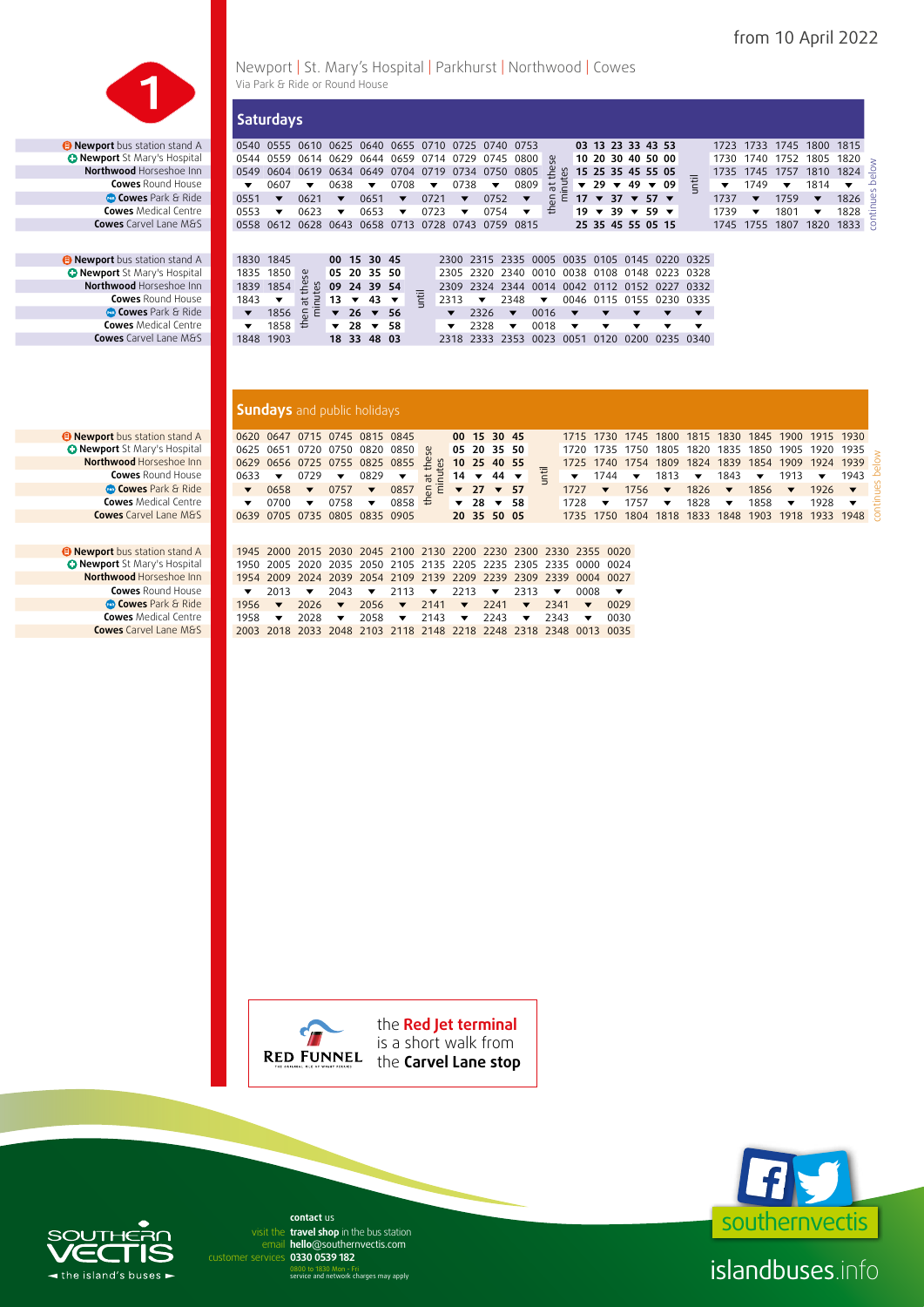

**Cowes** Carvel Lane M&S **Cowes** Medical Centre **<sup>83</sup> Cowes** Park & Ride **Comes Cowes** Round House **Northwood Horseshoe Inn** *O* Newport St Mary's Hospital *B* Newport bus station

**Cowes** Carvel Lane M&S **Cowes** Medical Centre **Cowes** Park & Ride **Cowes** Round House **Northwood** Horseshoe Inn *<u>D* Newport St Mary's Hospital</u> **9 Newport** bus station

**Cowes** Carvel Lane M&S **Cowes** Medical Centre **Cowes** Park & Ride **Cowes** Round House **Northwood** Horseshoe Inn *O* Newport St Mary's Hospital *B* Newport bus station

Cowes | Northwood | Parkhurst | St. Mary's Hospital | Newport Via Park & Ride or Round House

**Mondays to Fridays** except public holidays

| 0510                     | 0601                      |                         | 0616 0631                           |                          | 0646 0701 |                          |                          | 0716 0730 0740 0750                               |                          |                         |                         |                          | 0800           |      | 0810                     | 0820                                    | 0830                     |                              | 0840         | 0850               |
|--------------------------|---------------------------|-------------------------|-------------------------------------|--------------------------|-----------|--------------------------|--------------------------|---------------------------------------------------|--------------------------|-------------------------|-------------------------|--------------------------|----------------|------|--------------------------|-----------------------------------------|--------------------------|------------------------------|--------------|--------------------|
| 0515                     | ▼                         | 0622                    | ▼                                   |                          | 0652      |                          | ▼                        | 0722                                              | ▼                        |                         | 0746                    | ▼                        | 0806           |      | ▼                        | 0826                                    | ▼                        |                              | 0846         | ▼                  |
| 0516                     | $\overline{\mathbf{v}}$   | 0623                    | $\overline{\phantom{a}}$            |                          | 0653      |                          | $\blacktriangledown$     | 0723                                              | $\overline{\phantom{a}}$ |                         | 0747                    | $\overline{\mathbf{v}}$  | 0807           |      | $\overline{\mathbf{v}}$  | 0827                                    | $\overline{\phantom{a}}$ |                              | 0847         | ▼                  |
| $\overline{\phantom{a}}$ | 0605                      | ▼                       | 0635                                |                          | ▼         |                          | 0705                     | ▼                                                 | 0734                     |                         | ▼                       | 0755                     | ▼              |      | 0815                     | ▼                                       | 0835                     |                              | ▼            | 0855               |
| 0518                     | 0609                      | 0625                    | 0639                                |                          | 0655 0709 |                          |                          | 0725                                              | 0738                     |                         | 0749                    | 0759                     | 0809           |      | 0819                     | 0829                                    | 0839                     |                              | 0849         | 0859               |
| 0523                     | 0615                      | 0631                    | 0645                                |                          | 0701      |                          | 0715                     | 0731                                              | 0744                     |                         | 0755                    | 0805                     | 0815           |      | 0825                     | 0835                                    | 0845                     |                              | 0855         | 0905               |
|                          | 0528 0625 0640            |                         |                                     |                          |           |                          |                          | 0655 0710 0725 0740 0756 0808 0820 0831 0841 0851 |                          |                         |                         |                          |                |      |                          |                                         |                          |                              |              | 0901 0911 0918     |
|                          |                           |                         |                                     |                          |           |                          |                          |                                                   |                          |                         |                         |                          |                |      |                          |                                         |                          |                              |              |                    |
|                          |                           |                         |                                     |                          |           |                          |                          |                                                   |                          |                         |                         |                          |                |      |                          |                                         |                          |                              |              |                    |
| 0900                     |                           |                         | 10 20 30 40 50 00                   |                          |           |                          |                          | 1800                                              |                          | 1810                    |                         | 1822 1835                |                | 1850 | 1905                     | 1920                                    |                          | 1935                         |              |                    |
| 0906                     |                           | $\overline{\mathbf{v}}$ | $26 \times 46 \times 06$            |                          |           |                          |                          | 1806                                              |                          | ▼                       | 1828                    | ▼                        |                | 1855 | ▼                        | 1924                                    |                          | ▼<br>$\overline{\mathbf{v}}$ | elow         |                    |
| 0907                     | nen at these<br>minutes   |                         | $\sqrt{27}$ $\sqrt{47}$ $\sqrt{07}$ |                          |           |                          | until                    | 1807                                              |                          | $\blacktriangledown$    | 1829                    | $\overline{\phantom{a}}$ |                | 1856 | $\overline{\phantom{a}}$ | 1925                                    |                          | 1938                         | مَ           |                    |
| ▼                        |                           |                         | $15 \times 35 \times 55$            |                          |           | $\overline{\phantom{a}}$ |                          | ▼                                                 |                          | 1815                    | ▼<br>1831               | 1840<br>1844             |                | ▼    | 1908<br>1912             | ▼                                       |                          | 1942                         | $\sim$       |                    |
| 0909                     | £                         |                         | 19 29 39 49 59 09                   |                          |           |                          |                          | 1809                                              |                          | 1819                    |                         |                          |                | 1858 |                          | 1927                                    |                          | 1947                         | $\mathbf{g}$ |                    |
| 0915                     |                           |                         | 25 35 45 55 05 15                   |                          |           |                          |                          | 1815                                              |                          | 1825                    | 1837                    |                          |                |      | 1850 1904 1917           | 1932                                    |                          |                              | continu      |                    |
| 0925                     |                           |                         | 35 45 55 05 15 25                   |                          |           |                          |                          |                                                   |                          |                         |                         |                          |                |      |                          | 1825 1835 1847 1900 1911 1924 1939 1954 |                          |                              |              |                    |
|                          |                           |                         |                                     |                          |           |                          |                          |                                                   |                          |                         |                         |                          |                |      |                          |                                         |                          |                              |              |                    |
| 1950                     |                           |                         | 05 20 35 50                         |                          |           |                          |                          | 2320 2335 2355 0025                               |                          |                         |                         | 0051                     | $ 0120\rangle$ |      | 0200                     | 0235 0340                               |                          |                              |              | these journeys run |
| 1954                     | ςe                        |                         | $\sqrt{24}$ $\sqrt{54}$             |                          |           |                          | 2324                     | ▼                                                 |                          | 2359                    | ▼                       | 0055                     |                |      | 0124 0204                | 0239 0344                               |                          |                              |              | on Fridays only    |
| 1955                     |                           | $\overline{\mathbf{v}}$ | $25 \times 55$                      |                          |           |                          | 2325                     | $\blacktriangledown$                              |                          | 0000                    | $\overline{\mathbf{v}}$ | 0056                     | 0125           |      | 0205                     | 0240 0345                               |                          |                              |              |                    |
| $\blacktriangledown$     | at thes<br>$\overline{a}$ |                         | $08 \times 38$                      | $\overline{\phantom{a}}$ | until     |                          | $\overline{\phantom{a}}$ | 2338                                              |                          | $\overline{\mathbf{v}}$ | 0028                    | $\overline{\phantom{a}}$ | ▼              |      |                          | ▼                                       | ▼                        |                              |              |                    |
| 1957                     | $\overline{6}$<br>Έ       |                         | 12 27 42 57                         |                          |           |                          | 2327                     | 2342                                              |                          | 0002                    |                         | 0032 0058                | 0127           |      | 0207                     | 0242                                    | 0347                     |                              |              |                    |
| 2002                     | £                         |                         | 17 32 47 02                         |                          |           |                          | 2332                     | 2347                                              |                          | 0007                    | 0037 0103               |                          | 0131           |      | 0211                     | 0246 0351                               |                          |                              |              |                    |
| 2009                     |                           |                         | 24 39 54 09                         |                          |           |                          |                          | 2339 2354 0014 0044 0110 0137                     |                          |                         |                         |                          |                |      | 0217                     |                                         | 0252 0357                |                              |              |                    |

### **Additional journey** operate on schooldays at

| route number                    | 51   |
|---------------------------------|------|
| <b>Cowes Enterprise College</b> | 1455 |
| <b>Cowes Round House</b>        | 1459 |
| Northwood Horseshoe Inn         | 1503 |
| Newport St Mary's Hospital      | 1509 |
| <b>Newport Bus Station</b>      | 1519 |



## islandbuses.info



email hello@southernvectis.com **0330 0539 182** customer services **contact** us visit the travel shop in the bus station